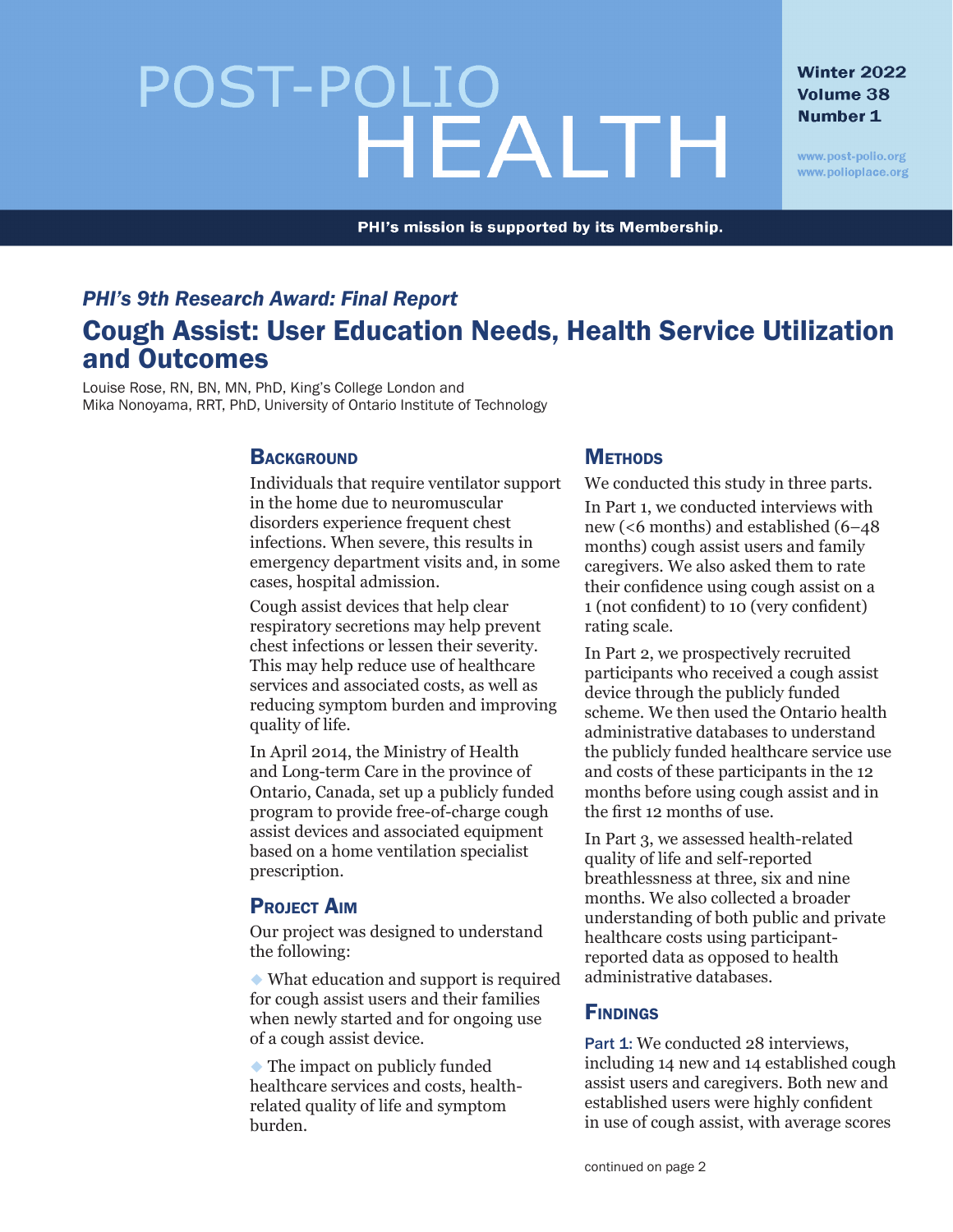

Louise Rose, RN, BN, MN, PhD

of 8.8 and 8.3 respectively. Overall, interview participants were satisfied with their initial education which generally comprised a 1–2 hour one-on-one session at home or in clinic with device demonstration and hands-on practice. They viewed handson practice and teaching of caregivers as more beneficial than written materials.

Participants reported ongoing support for cough assist use was variable. Most indicated a lack of specific follow-up resulting in uncertainty if they were using cough assist correctly, or if it was effective.

Things that made interview participants more likely to use cough assist were that it was easy use, the initial training, support from formal/informal caregivers, and that they experienced symptom relief. Barriers to use were inadequate education on why cough assist was needed, technique and benefit, lack of follow-up, and inadequate knowledge of cough assist by community/nonspecialist providers.

Part 2: We recruited 106 adults and children using a cough assist device. We found no difference in emergency department visit or hospital admission rates in the 12 months before and 12 months after receiving a cough assist device. However fewer days were spent in hospital (P=0.03). We also found the number of physician specialist visits decreased from seven to four visits on average (P<0.0001). Conversely, the use of homecare nursing and homemaking/ personal support visits increased.

We found that the difference in healthcare costs before and after commencing cough assist differed.

*"The most important predictor of costs after cough assist approval was the healthcare costs in the 12 months before receiving a device."*

For most (59%) participants these were lower, for 13% they were not different, and for 27% they were higher. The most important predictor of costs after cough assist approval was the healthcare costs in the 12 months before receiving a device. At 12 months, 23 (22%) participants had died, with the risk of death highest for those using more medical devices in the home.

#### **POST-POLIO HEALTH**

**Winter 2022 Vol. 38, No. 1**

ISSN 1066-5331

Editor: Brian Tiburzi, MA info@post-polio.org

Designer: Sheryl Prater

©2022 Post-Polio Health International (PHI). Permission to reprint must be obtained from Post-Polio Health International (PHI).

*Post-Polio Health International's mission is to collect, preserve and make available research and knowledge to promote the well-being and independence of polio survivors, home ventilator users, their caregivers and families, and to support the health professionals who treat them.*

#### **How to contact PHI**

50 Crestwood Executive Center #440 Saint Louis, MO 63126 USA Phone: 314-534-0475 Fax: 314-534-5070 info@post-polio.org www.post-polio.org www.polioplace.org

#### *PHI sends PHI Membership Memos via email. Be sure to set your spam filter to receive emails from info@post-polio.org.*

#### Moving? Change of address?

Notify PHI before you move by calling 314-534-0475 or email info@post-polio.org, and tell us your old and new addresses.

#### Away temporarily?

Send us your second address and dates you will be there and we'll do our best to send your newsletter.